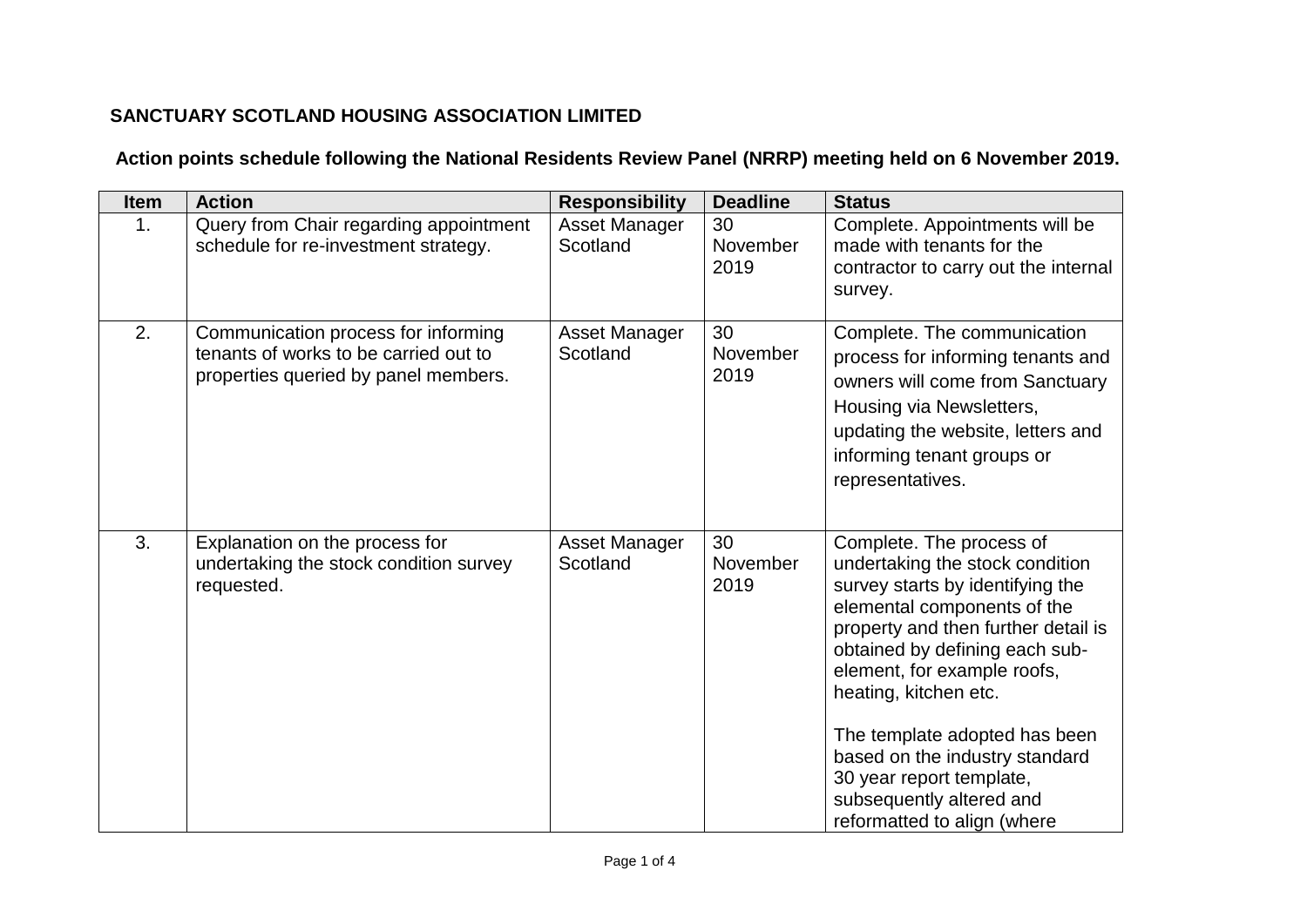|                  |                                                                                       |                                  |                        | possible) with the Scottish<br><b>Housing Quality Standard</b><br>references. (Circulated at<br>meeting)                                                                                                                                                                                                                                                |
|------------------|---------------------------------------------------------------------------------------|----------------------------------|------------------------|---------------------------------------------------------------------------------------------------------------------------------------------------------------------------------------------------------------------------------------------------------------------------------------------------------------------------------------------------------|
|                  |                                                                                       |                                  |                        | The internal/external fabric of the<br>property is assessed on overall<br>condition and residual life<br>expectancy of components over<br>30 years, in line with SHQS and<br><b>EESSH</b> standards.                                                                                                                                                    |
|                  |                                                                                       |                                  |                        | Access to the properties is co-<br>ordinated by Sanctuary Scotland,<br>according to a pre-agreed<br>programme for each area and all<br>tenants/owners notified by letter.                                                                                                                                                                               |
| $\overline{4}$ . | Panel members requested that all<br>properties aged 40 years and over be<br>surveyed. | <b>Asset Manager</b><br>Scotland | N/A                    | This has been confirmed.                                                                                                                                                                                                                                                                                                                                |
| 5.               | Details on the decision making process<br>for investment requested by panel.          | Asset Manager<br>Scotland        | 30<br>November<br>2019 | Complete. The decision on<br>investment need and priority will<br>be determined by the stock<br>condition surveys, SHQS and<br>EESSH, discussions with Assets,<br>Housing Management and<br>Development. A spread of<br>house/flat types will have stock<br>condition surveys carried out<br>across the board that will<br>highlight investment need or |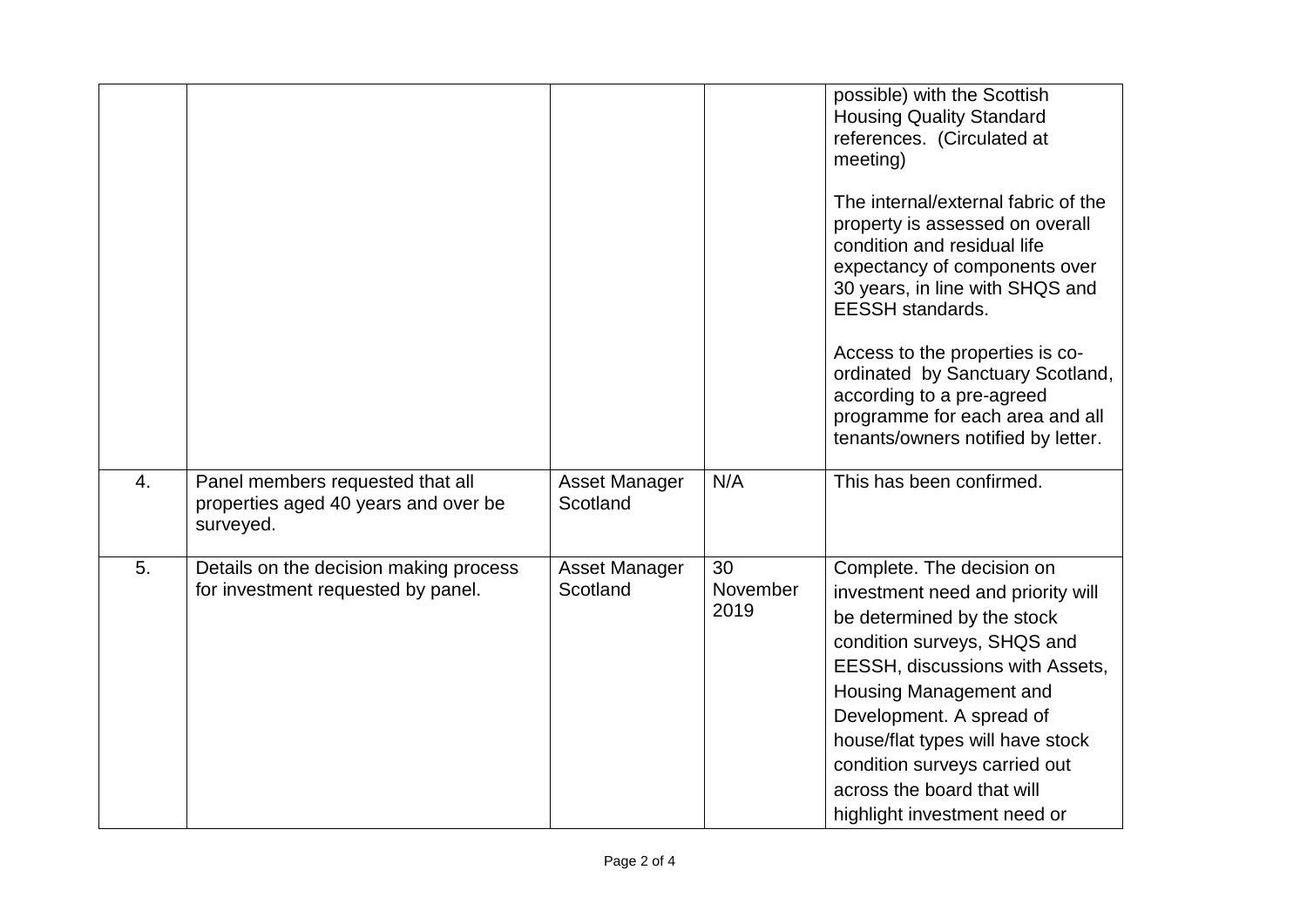|                  |                                                                                                                    |                                                    |                        | requirements over the next 5 year<br>period.<br>The decision on investment need<br>and priority will be determined by<br>the stock condition surveys, also<br>discussions with the Assets<br>Team, Housing Management,<br>Development and Sanctuary<br>Scotland Board of Management<br>Directors. |
|------------------|--------------------------------------------------------------------------------------------------------------------|----------------------------------------------------|------------------------|---------------------------------------------------------------------------------------------------------------------------------------------------------------------------------------------------------------------------------------------------------------------------------------------------|
| 6.               | Panel members queried why<br>maintenance surveys are not carried out<br>on a face to face basis.                   | Head of<br>Maintenance<br>Operations<br>(Scotland) | 30<br>November<br>2019 | Complete. The volume of repairs<br>carried out means we cannot<br>arrange for face to face<br>interviews.                                                                                                                                                                                         |
| $\overline{7}$ . | Methods of communicating changes to<br>tenants when a repair cannot be<br>completed as advised to be investigated. | Head of<br>Maintenance<br>Operations<br>(Scotland) | N/A                    | <b>Head of Maintenance Operations</b><br>(Scotland) to investigate process<br>with Planning Team.                                                                                                                                                                                                 |
| 8.               | Condition of closes in Peterhead<br>highlighted as an issue for further<br>investigation.                          | Head of<br>Housing                                 | 30<br>November<br>2019 |                                                                                                                                                                                                                                                                                                   |
| 9.               | Assurance Statement mapping exercise<br>to be shared with panel members.                                           | <b>Policy Manager</b>                              | 30<br>November<br>2019 |                                                                                                                                                                                                                                                                                                   |